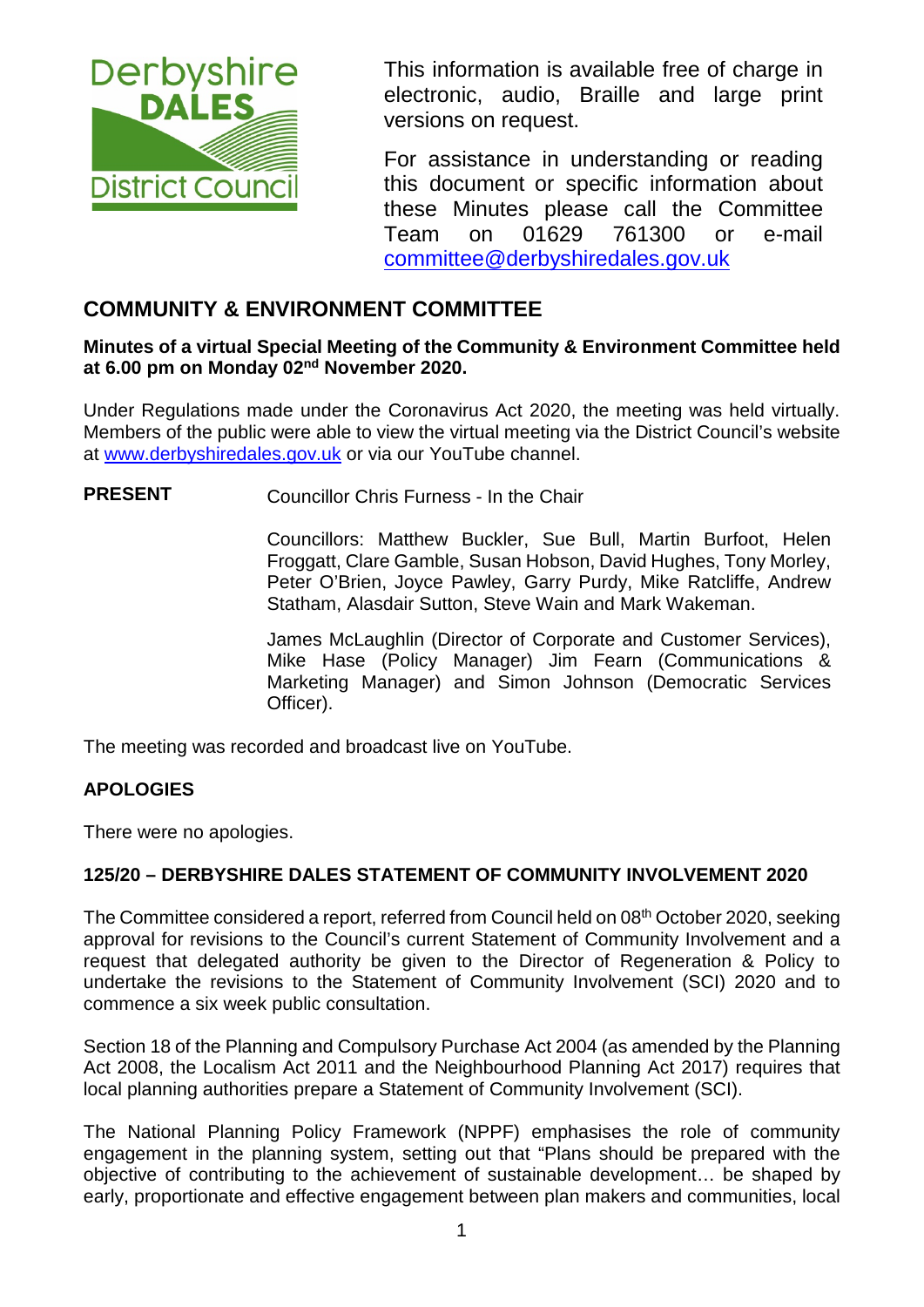organisations, businesses, infrastructure providers and operators and statutory consultees." (Paragraph 16 NPPF). Furthermore the NPPF states "plans should be accessible through the use of digital tools to assist public involvement and policy presentation" (Paragraph 16 NPPF). In respect of decision making, the NPPF further emphasises that "early engagement has significant potential to improve the efficiency and effectiveness of the planning application system for all parties" (Paragraph 39 NPPF).

The purpose of the SCI is to explain to local communities and stakeholders how they will be involved in the preparation, alteration and review of Local Plans and also in the determination of planning applications. Local planning authorities are also required to set out in the SCI their policies for giving advice or assistance to neighbourhood planning groups and their policies for involving communities and other interested parties in the preliminary stages of plan-making.

The current Statement of Community Involvement (SCI) 2019 was adopted at a meeting of the Community and Environment Committee on 10<sup>th</sup> January 2019 (Minute 286/18).

Temporary changes to the publicity requirements for certain planning applications were introduced through the Town and Country Planning (Development Management Procedure, Listed Buildings and Environmental Impact Assessment) (England) (Coronavirus) (Amendment) Regulations 2020 to support timely decision making, and avoid delays to development as a result of the effects of the pandemic, while maintaining public participation in the decision making process. These temporary changes have given local planning authorities greater flexibility in relation to the way they publicise planning applications, if they are unable to comply with a particular requirement because it is not reasonably practicable to do so for reasons connected to the effects of coronavirus. This includes for instance flexibility relating to the publicity of planning applications if the Local Planning Authority is unable to discharge the specific requirements for site notices, neighbour notifications or newspaper publicity cannot be achieved and promoting the use of digital communications, including social media.

A review of the adopted Derbyshire Dales Local Plan is also proposed, as required under Regulation 10A of the Town and County Planning (Local Planning) (England) Regulations 2012 (as amended), local planning authorities should review Local Plan and Statements of Community Involvement at least once every 5 years from their adoption date to ensure that policies remain relevant and meet the needs of the local community. To comply with this duty a review of the Derbyshire Dales Local Plan and accompanying Derbyshire Dales Statement of Community Involvement must be undertaken be completed by December 2022.

The revised SCI identifies the Local Development Documents upon which the public and stakeholders will be consulted; these include the Derbyshire Dales Local Plan and any forthcoming Supplementary Planning Documents. The revised SCI also sets out how the District Council will give advice and assistance to neighbourhood planning groups on the preparation of Neighbourhood Development Plans and involve communities in the preliminary stages of plan making.

Although the SCI is not required to be subject to an independent assessment it is considered best practice that it be subject to a period of public consultation prior to formal adoption.

Councillor Tony Morley requested that it be noted, that communities should be encouraged to seek help and advice from the District Council in preparation of their Local Neighbourhood Plans.

It was moved by Councillor Tony Morley seconded by Councillor Susan Hobson that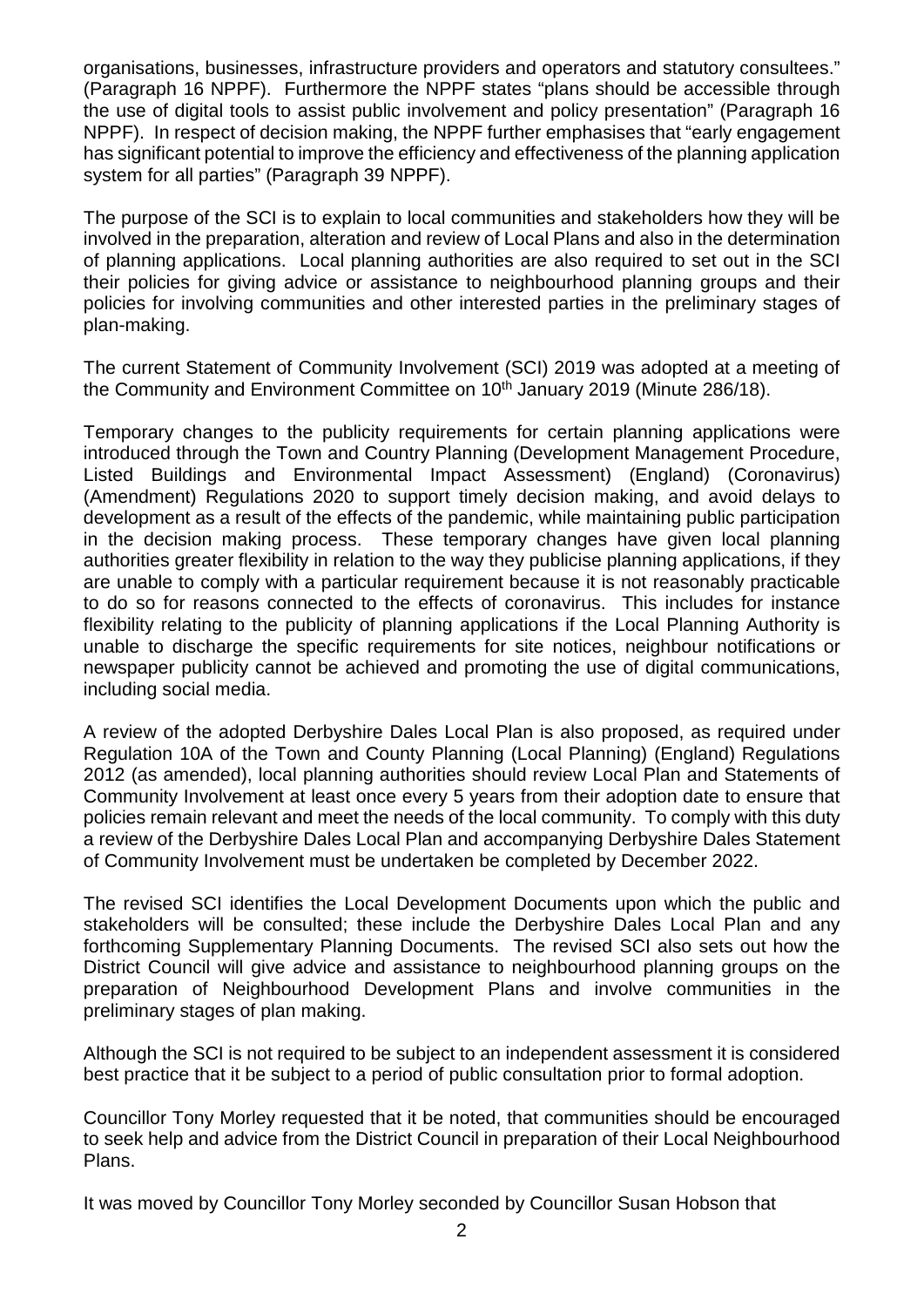**RESOLVED** (unanimously)

- 1. That delegated authority be given to the Director of Regeneration and Policy to undertake the revisions to the Statement of Community Involvement (SCI) 2020 as set out in Appendix 1 and to commence a period of six weeks public consultation.
- 2. That a report be presented to a future meeting that sets out and considers any representations received during period of six weeks public consultation.

### **126/20 – DERBYSHIRE DALES LOCAL DEVELOPMENT SCHEME 2020-2023**

The Committee considered a report, referred from Council held on 08<sup>th</sup> October 2020, seeking approval for the immediate publication of a revised Local Development Scheme (LDS) on the District Council's website.

Section 15 of the Planning and Compulsory Purchase Act 2004 (as amended by Section 111 of the Localism Act) requires that local planning authorities prepare a Local Development Scheme (LDS), which sets out the Council's programme for the preparation and adoption of Local Development Documents over a three year period.

The National Planning Policy Framework (NPPF) requires that the planning system should be plan-led, with an up to date plan providing a positive vision for the future of the area that sets out a framework for addressing housing needs, economic, social and environmental priorities. The National Planning Practice Guidance states that local planning authorities must keep communities informed of plan making activity, by publicising and keeping up to date their timetable for producing their Local Plan in a Local Development Scheme (LDS). The LDS should be published on the authority's web site.

The current Local Development Scheme was brought into effect on 13<sup>th</sup> September 2018 and covers the period 2018-2021. This version was prepared, taking into account changes in legislation and to reflect the adoption of the Derbyshire Dales Local Plan in December 2017.

Revisions to the Local Development Scheme have been prepared to cover the period 2020 to 2023. The revised LDS sets out the timetable for the review and preparation of the Derbyshire Dales Local Plan, the resources required to take the Plan forward, and the risks associated with its preparation. At this time the LDS envisages that the review process could be completed by late 2021, and (taking account of previous timescales for the preparation of the current Derbyshire Dales Local Plan) the adoption of a new revised Local Plan being achieved by mid-2023.

It was moved by Councillor Garry Purdy seconded by Councillor Mark Wakeman that

**RESOLVED** That the Derbyshire Dales Local Development Scheme 2020-2023 as set out in Appendix 1 to this report be approved and brought into immediate effect.

**Voting:**

| For                | 16 |
|--------------------|----|
| <b>Against</b>     | O  |
| <b>Abstentions</b> |    |

The Chairman declared the motion CARRIED